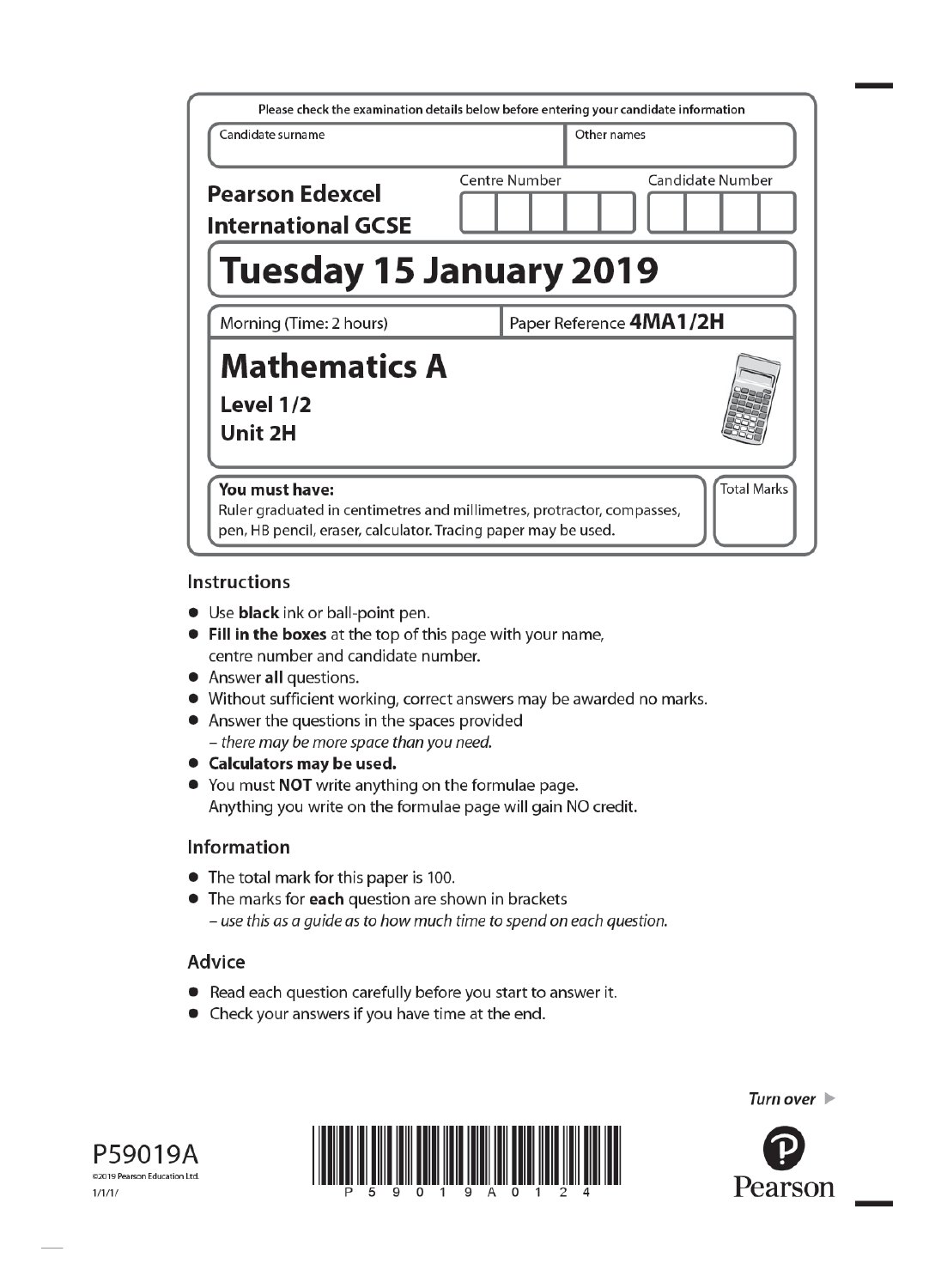

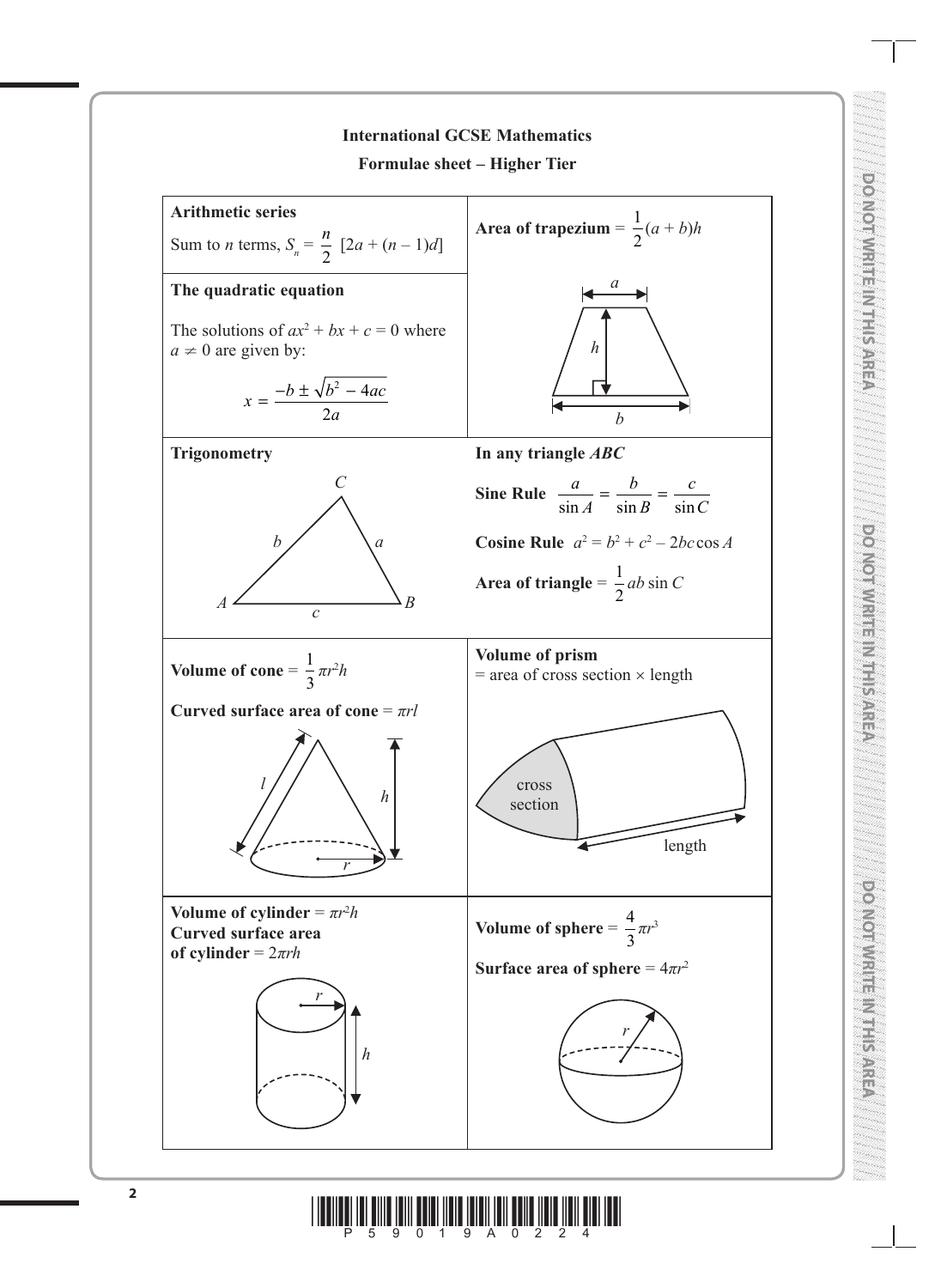### **Answer ALL TWENTY THREE questions.**

**Write your answers in the spaces provided.**

**You must write down all the stages in your working.**

**1** A plane has a length of 73 metres.

**DO NOT WRITE IN THIS AREA DO NOT WRITE IN THIS AREA DO NOT WRITE IN THIS AREA**

DONOININIENTE SAREN

**DO NOT WRITEIN THIS AREA** 

**DO NOT WRITE INTERS AREA** 

A scale model is made of the plane. The scale of the model is 1 : 200

Work out the length of the scale model. Give your answer in centimetres.

cm

 **(Total for Question 1 is 3 marks)**

**2** Here are the first five terms of an arithmetic sequence.

7 11 15 19 23

Write down an expression, in terms of *n*, for the *n*th term of this sequence.

**(Total for Question 2 is 2 marks)**

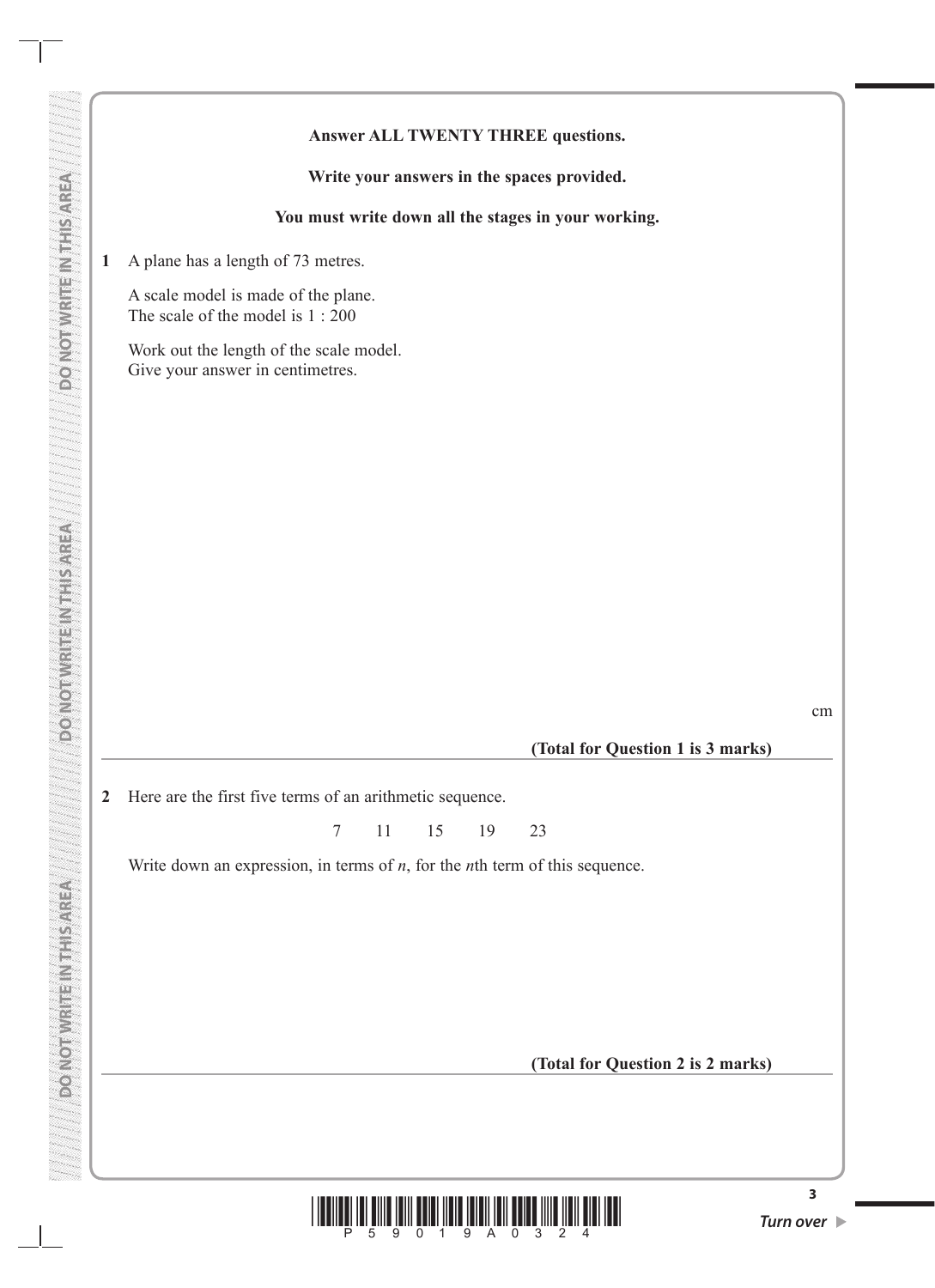**3** There are 90 counters in a bag. Each counter in the bag is either red or blue so that

the number of red counters : the number of blue counters  $= 2 : 13$ 

Li is going to put some more red counters in the bag so that

the probability of taking at random a red counter from the bag is  $\frac{1}{2}$ 3

Work out the number of red counters that Li is going to put in the bag.

**DO NOT WRITE IN THIS AREA**

**(Total for Question 3 is 4 marks)**

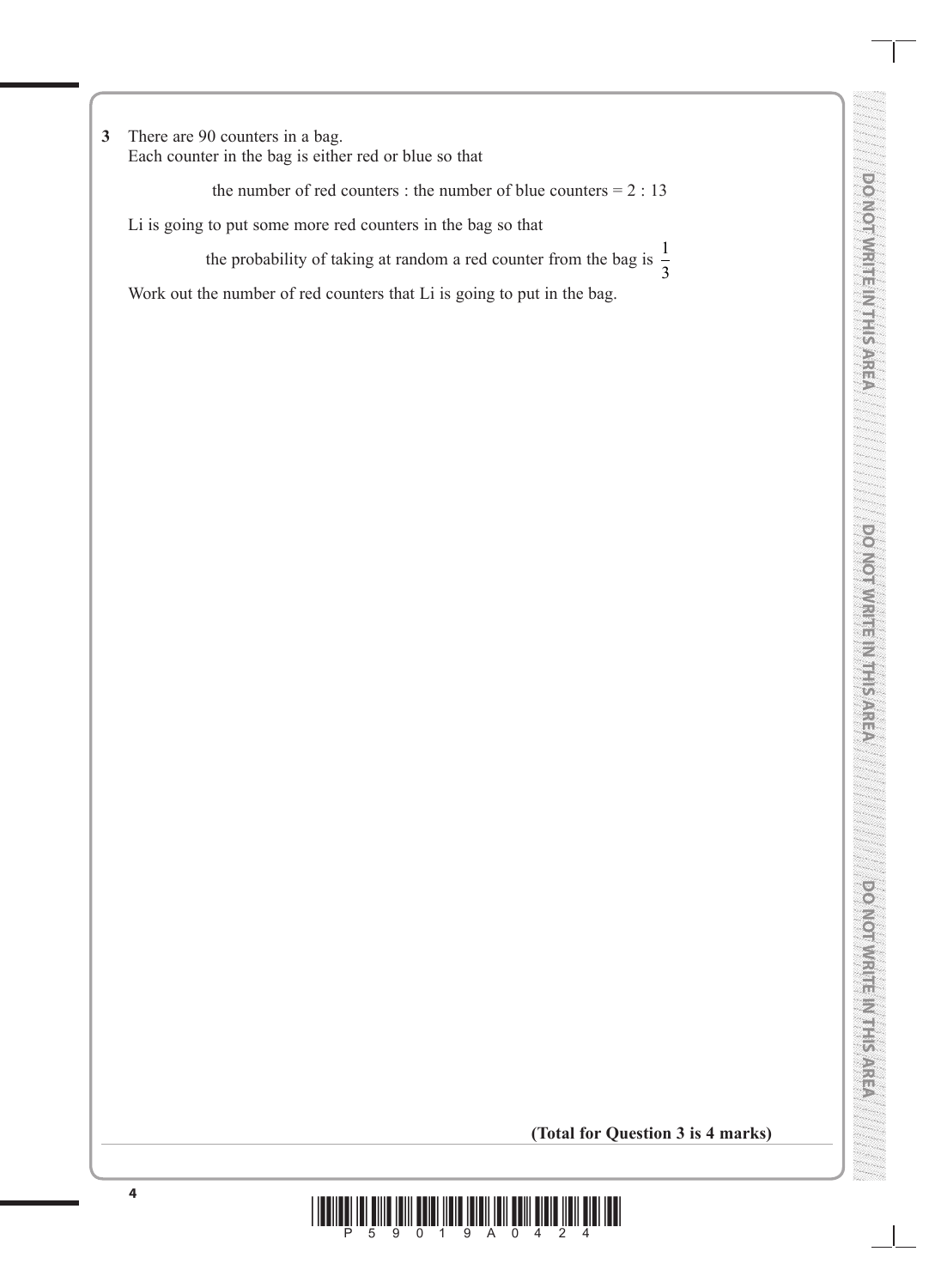**4 E** = {1, 2, 3, 4, 5, 6, 7, 8, 9, 10, 11, 12}  $A = \{odd numbers\}$  $A \cap B = \{1, 3\}$  $A \cup B = \{1, 2, 3, 4, 5, 6, 7, 9, 11, 12\}$ 

**DO NOT WRITE IN THIS AREA DO NOT WRITE IN THIS AREA DO NOT WRITE IN THIS AREA**

**DO NOT WRITEINTHIS AREA** 

**ASKASINER MEETINGS** 

**ASSASSING IN THE MAIL ON GOOD** 

Draw a Venn diagram to show this information.



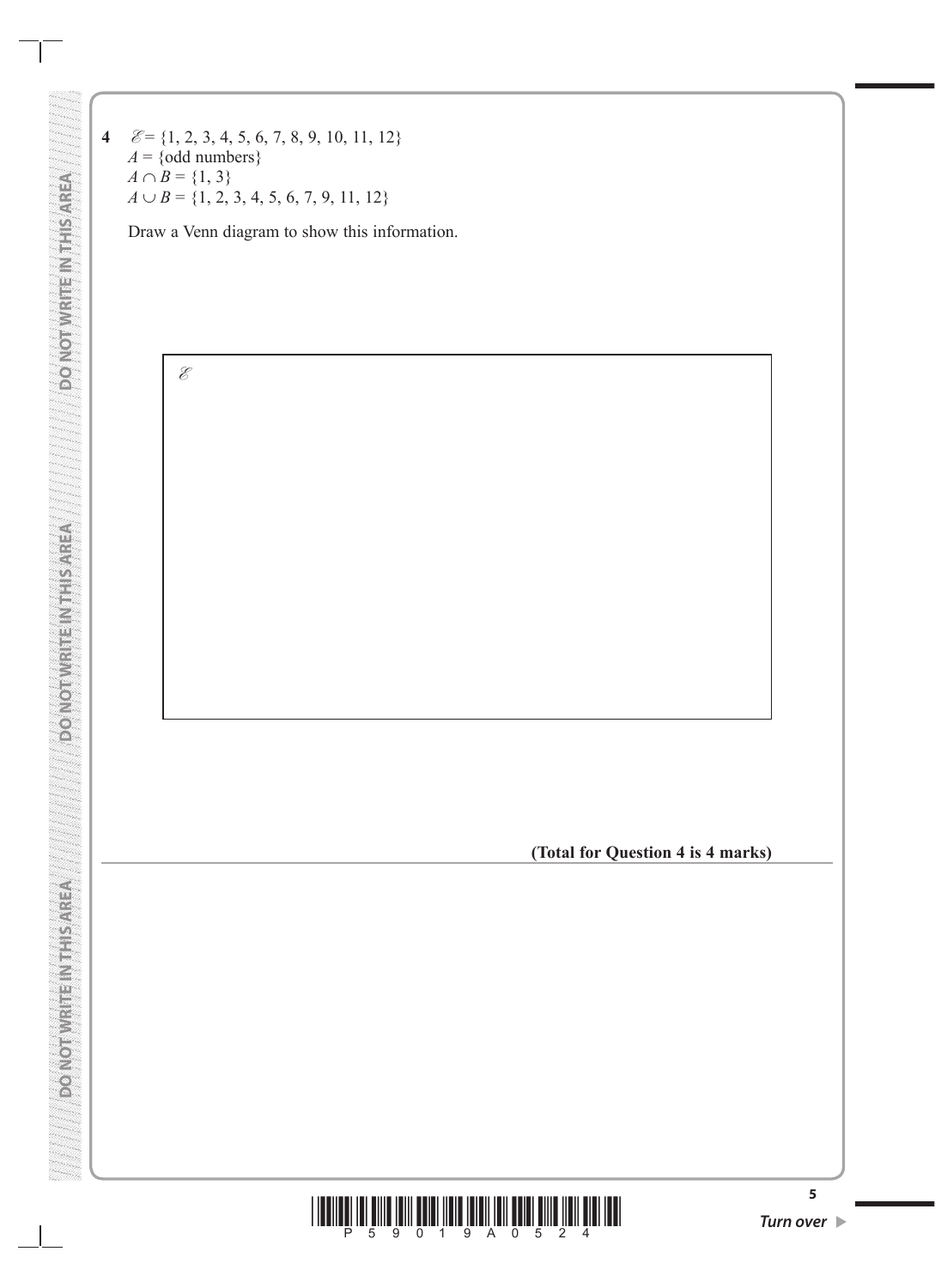- **DO NOI WRITES IN ELEVEN DO NOT WRITE IN THIS AREA** po Norwhite Murisance **DO NOT WRITE IN THIS AREA** DO NOTIVE RELIGIONS ANTISA **DO NOT WRITE IN THIS AREA**
- **5** Calvin has 12 identical rectangular tiles. He arranges the tiles to fit exactly round the edge of a shaded rectangle, as shown in the diagram below.



Work out the area of the shaded rectangle.

 $\text{cm}^2$ 

**(Total for Question 5 is 5 marks)**

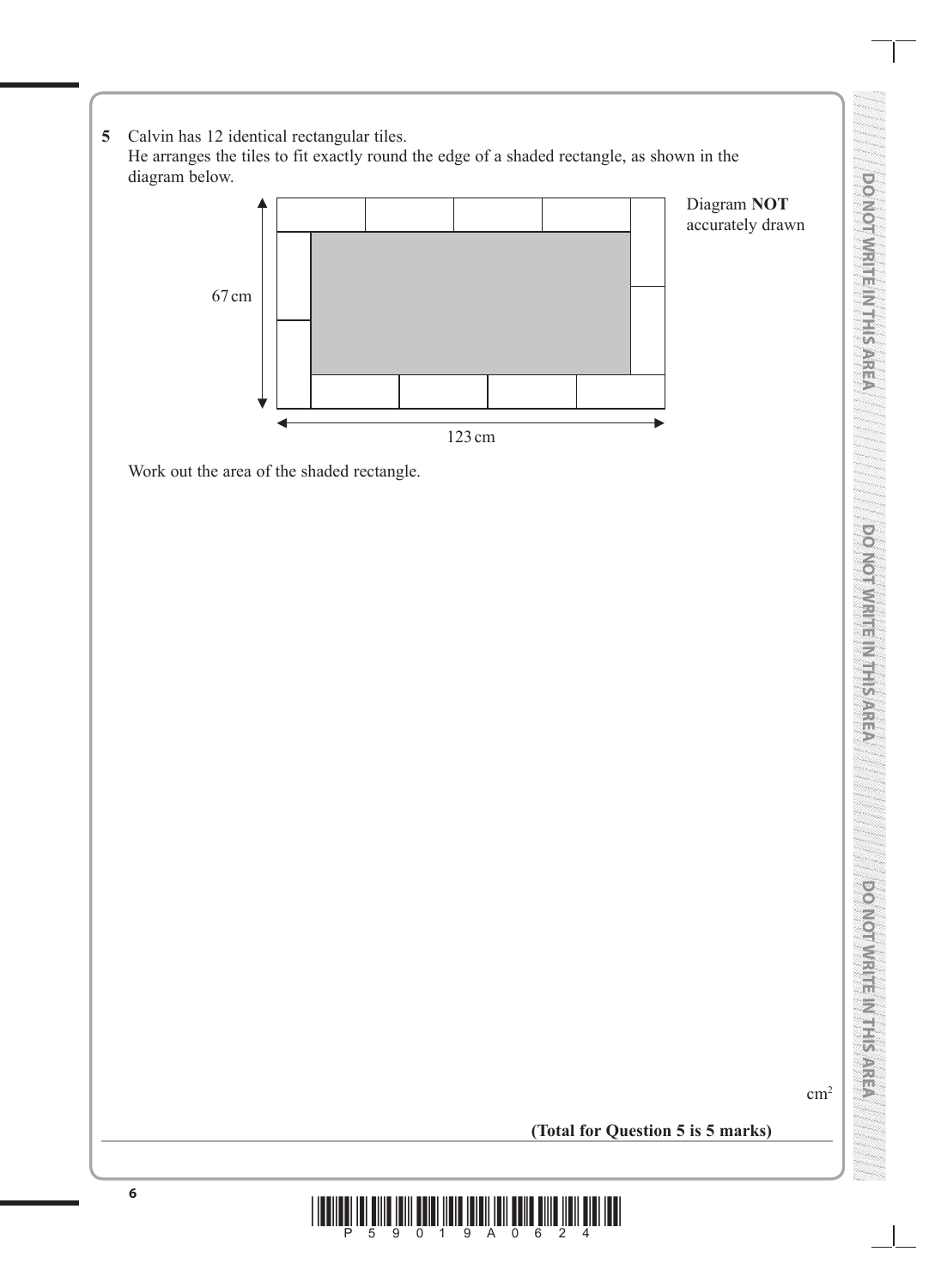$A = 2^3 \times 5 \times 7^2 \times 11$  $B = 2^4 \times 7 \times 11$  $C = 3 \times 5^2$ 

**DO NOT WRITE IN THIS AREA DO NOT WRITE IN THIS AREA DO NOT WRITE IN THIS AREA**

**DONOISE ESTER** 

**DO NOT WRITE NT I SAREA** 

**ASSASSING IN THE MAIL ON GOOD** 

(b) Find the lowest common multiple (LCM) of *A*, *B* and *C*.

**(2)**

**(2)**

**(Total for Question 6 is 4 marks)**



**7**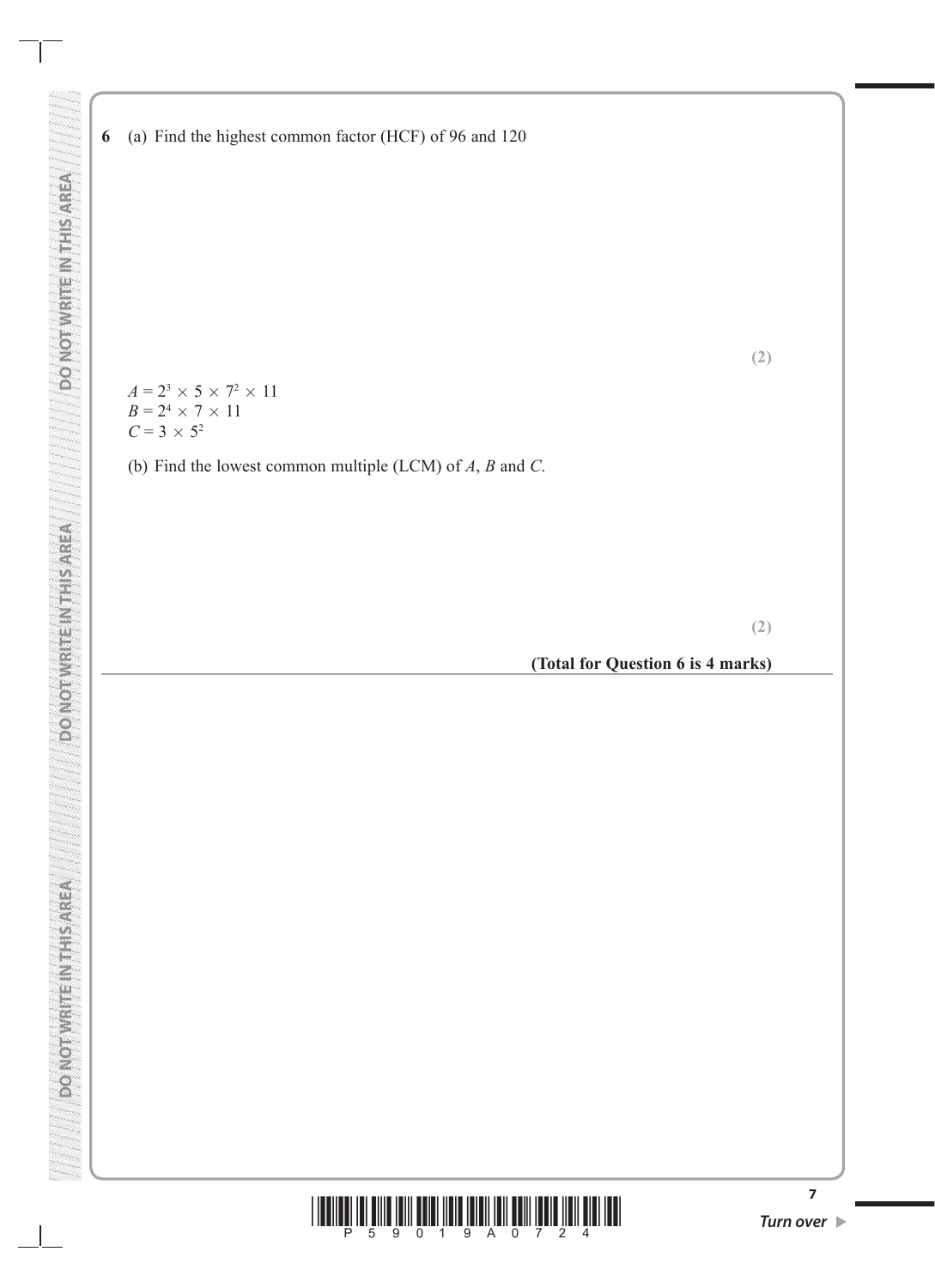**DONOINE MERICURY DO NOT WRITE IN THIS AREA DOMOINTIES IN STRUCTS DO NOT WRITE IN THIS AREA** policial di Centre **DO NOT WRITE IN THIS AREA**

- **7** Jenny invests \$8500 for 3 years in a savings account. She gets 2.3% per year compound interest.
	- (a) How much money will Jenny have in her savings account at the end of 3 years? Give your answer correct to the nearest dollar.

Rami bought a house on 1st January 2015

In 2015, the house increased in value by 15% In 2016, the house decreased in value by 8%

On 1st January 2017, the value of the house was \$687700

(b) What was the value of the house on 1st January 2015?

**(3)**

**(Total for Question 7 is 6 marks)**

\$

\$

**(3)**

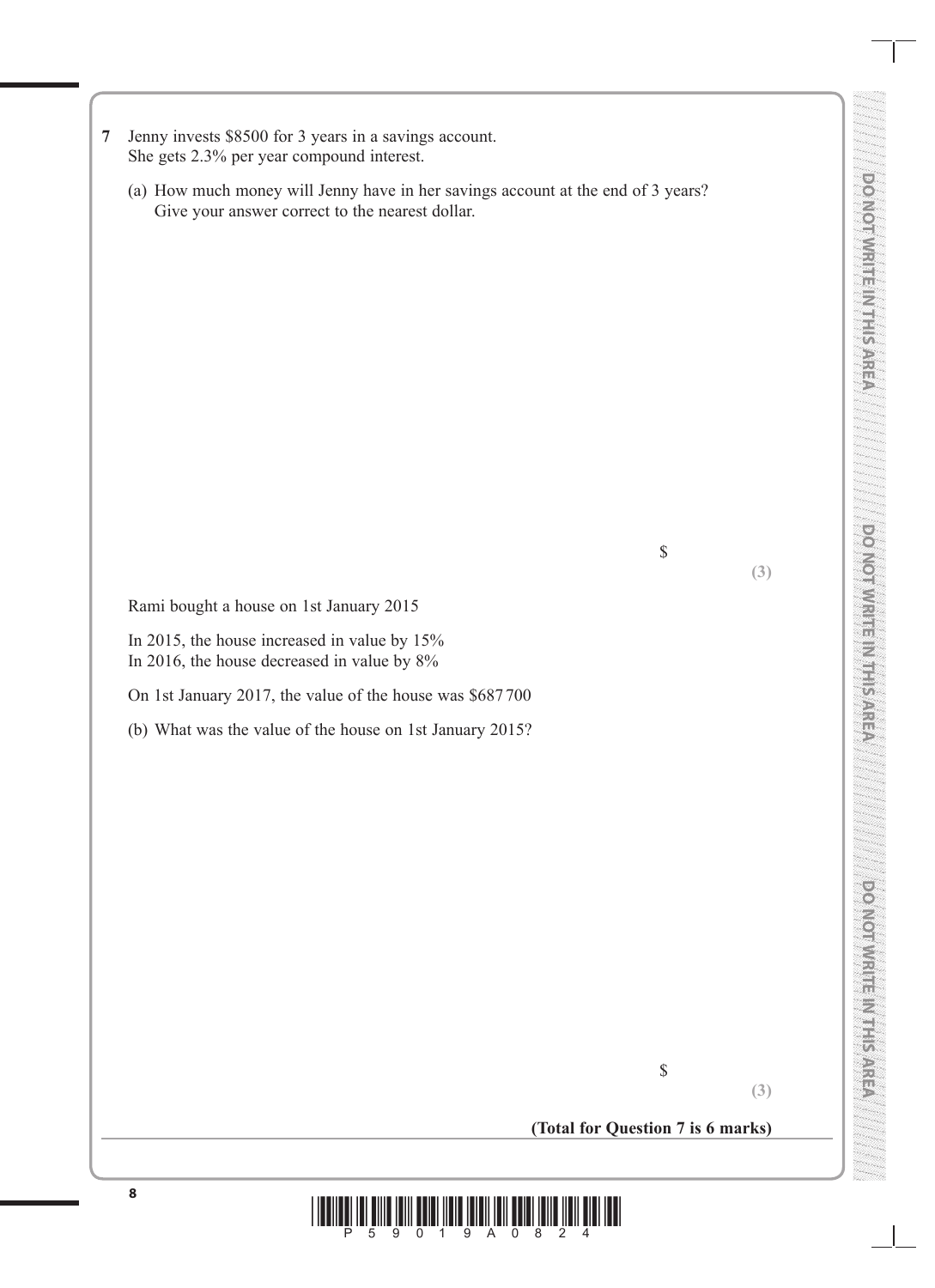**8** A block of wood has a mass of 3.5 kg. The wood has density  $0.65 \text{ kg/m}^3$ 

**DO NOT WRITE IN THIS AREA DO NOT WRITE IN THIS AREA DO NOT WRITE IN THIS AREA**

**DONOIN** REIN NEWS STREET

**DOMOTWEITENING** 

**DO NOT WRITE INTERSAREA** 

(a) Work out the volume of the block of wood. Give your answer correct to 3 significant figures.

(b) Change a speed of 630 kilometres per hour to a speed in metres per second.

m/s

**(3)**

 $m<sup>3</sup>$ 

**(3)**

**(Total for Question 8 is 6 marks)**

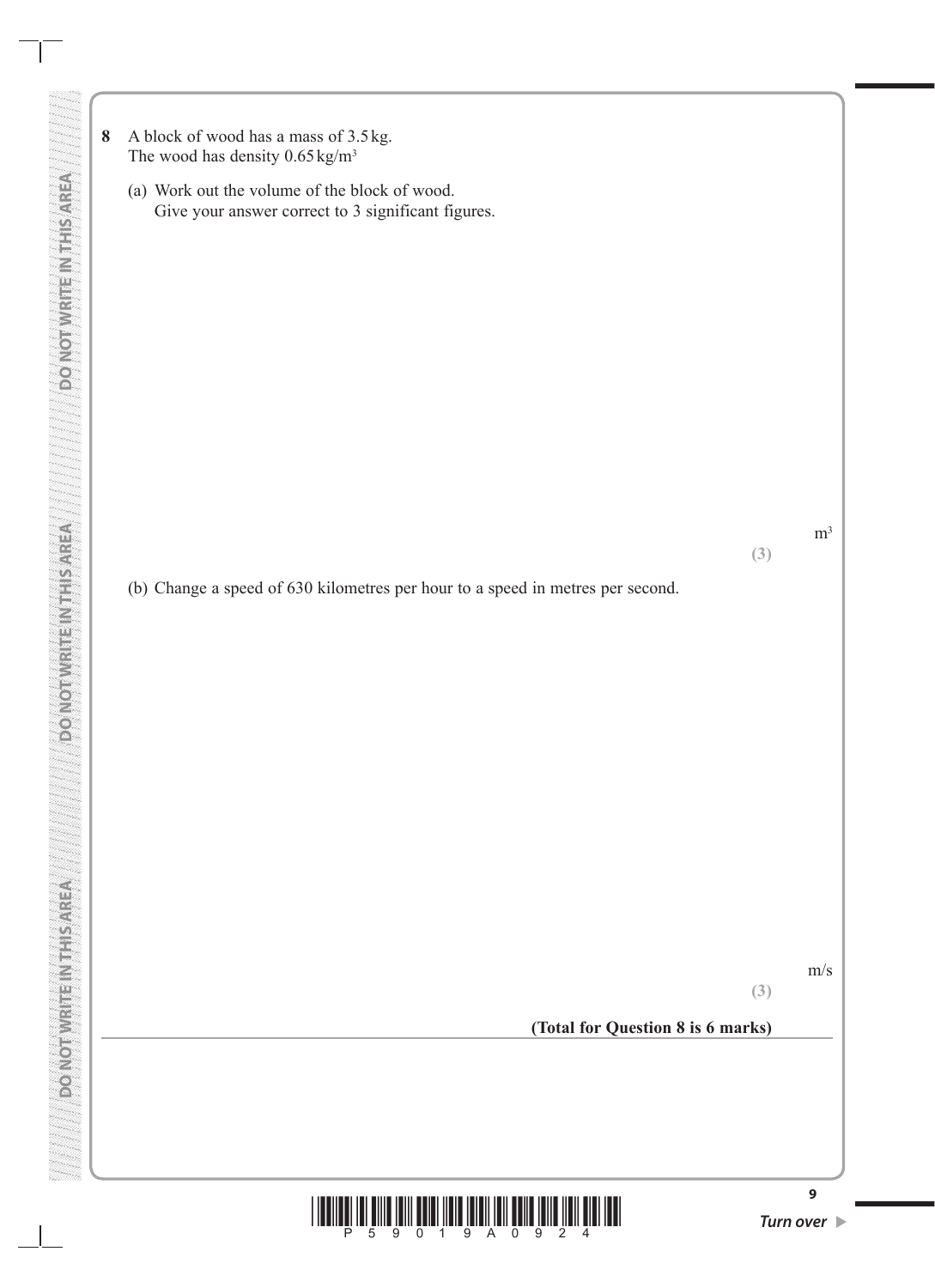**9** Solve the simultaneous equations

 $4x + 5y = 4$  $2x - y = 9$ 

Show clear algebraic working.

*x* =

*y* =

**(Total for Question 9 is 3 marks)**



**DO NOTWER METHS AND CO DO NOT WRITE IN THIS AREA**

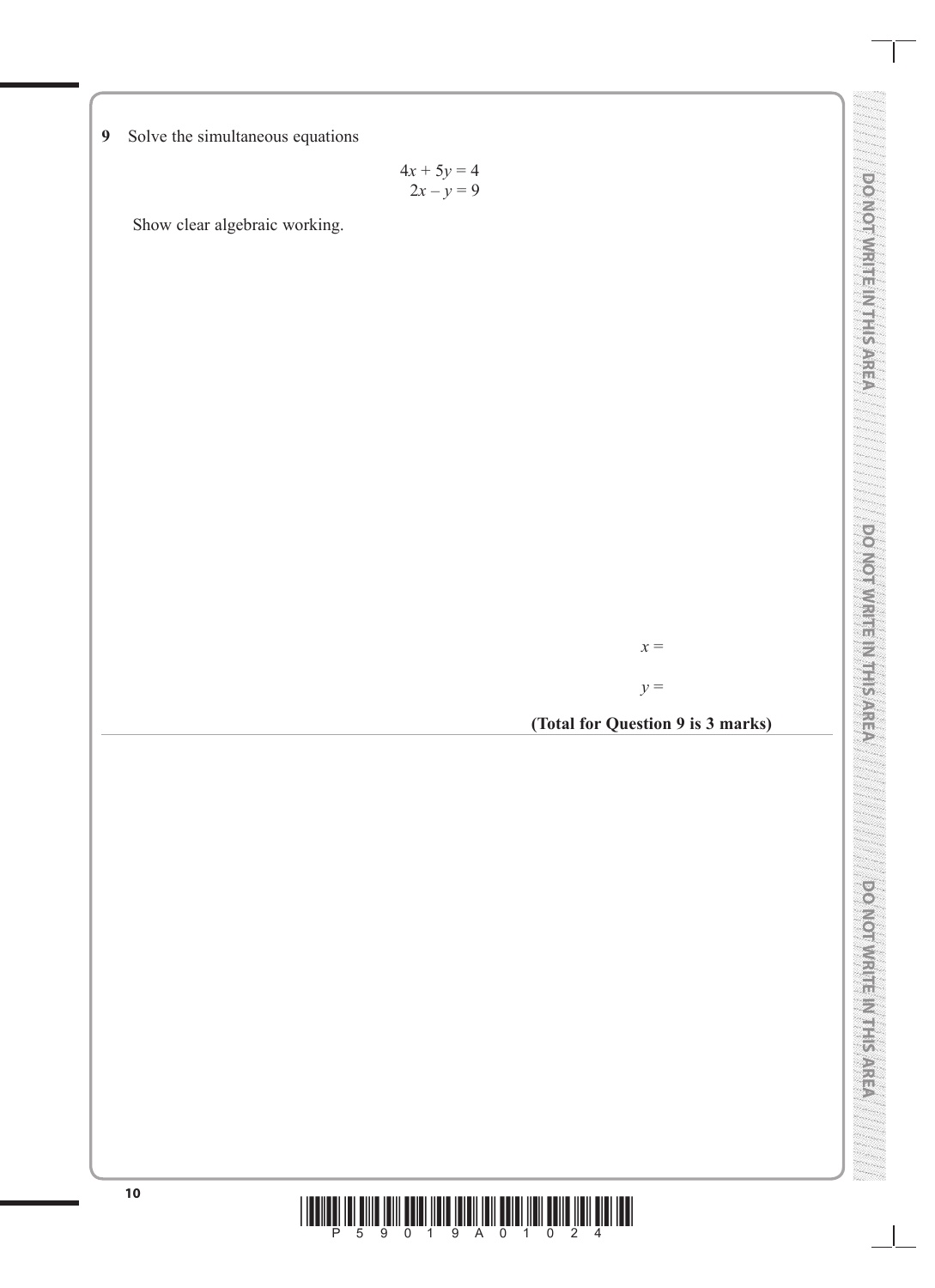10 The line L is drawn on the grid.

DO NOT WRITE IN THIS AREA

**DO NOT WRITE IN THIS AREA** 

**DO NOT WRITEIN THIS AREA** 



# Find an equation for L.

(Total for Question 10 is 3 marks)

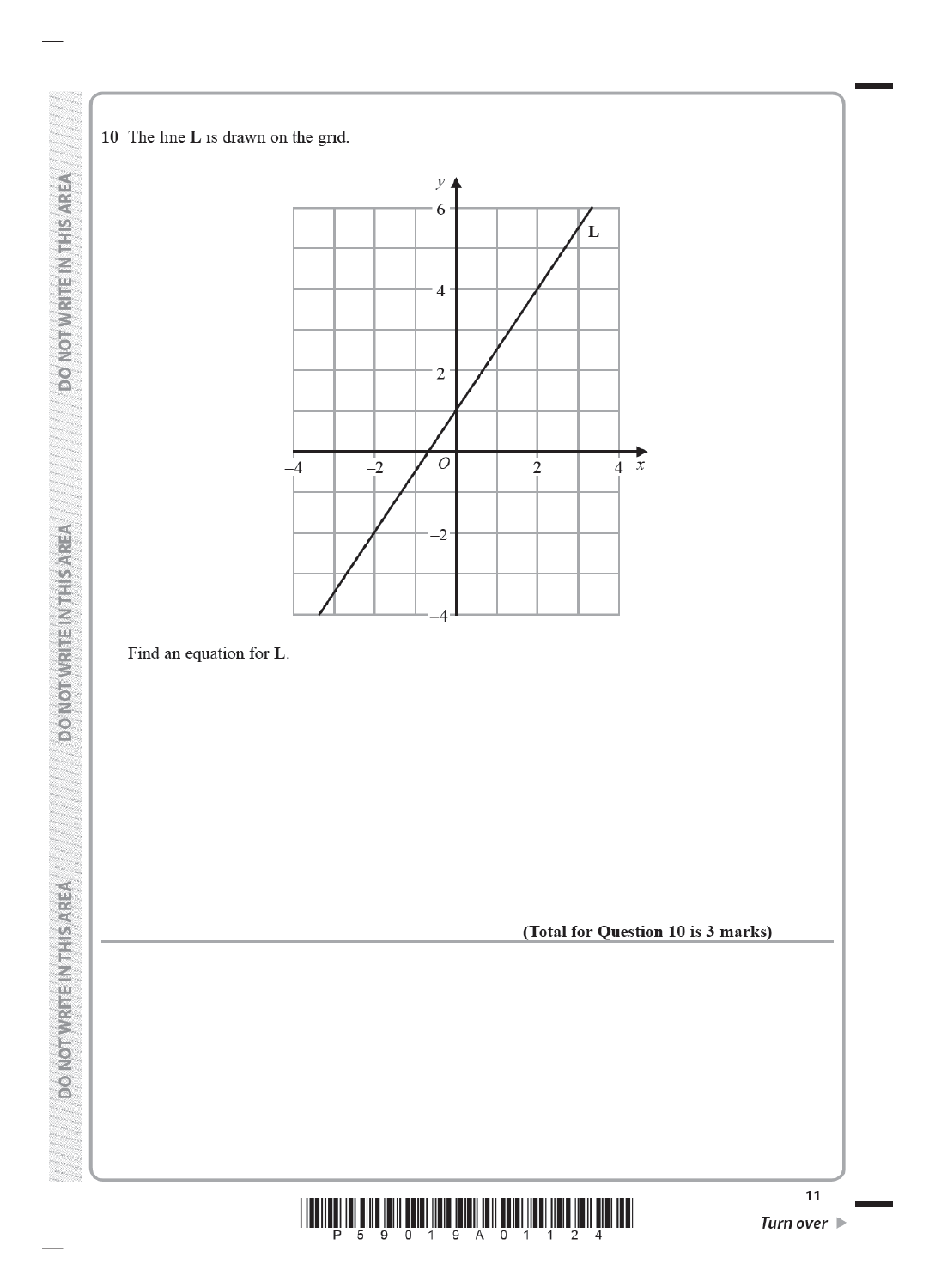DO MOI WRITER MERSORED **DO NOT WRITE IN THIS AREA DOMOINT REPORTS AND A DO NOT WRITE IN THIS AREA**

**DO NOT WRITE IN THIS AREA**

**DO NOT WAS ERIC NAMED A REAL** 

**11** Twenty students took a Science test and a Maths test.

Both tests were marked out of 50

The table gives information about their results.

|                | <b>Median</b> | Interquartile range |
|----------------|---------------|---------------------|
| <b>Science</b> |               | 18                  |
| <b>Maths</b>   | 24.5          |                     |

Use this information to compare the Science test results with the Maths test results. Write down **two** comparisons.

**(Total for Question 11 is 2 marks)**



1

2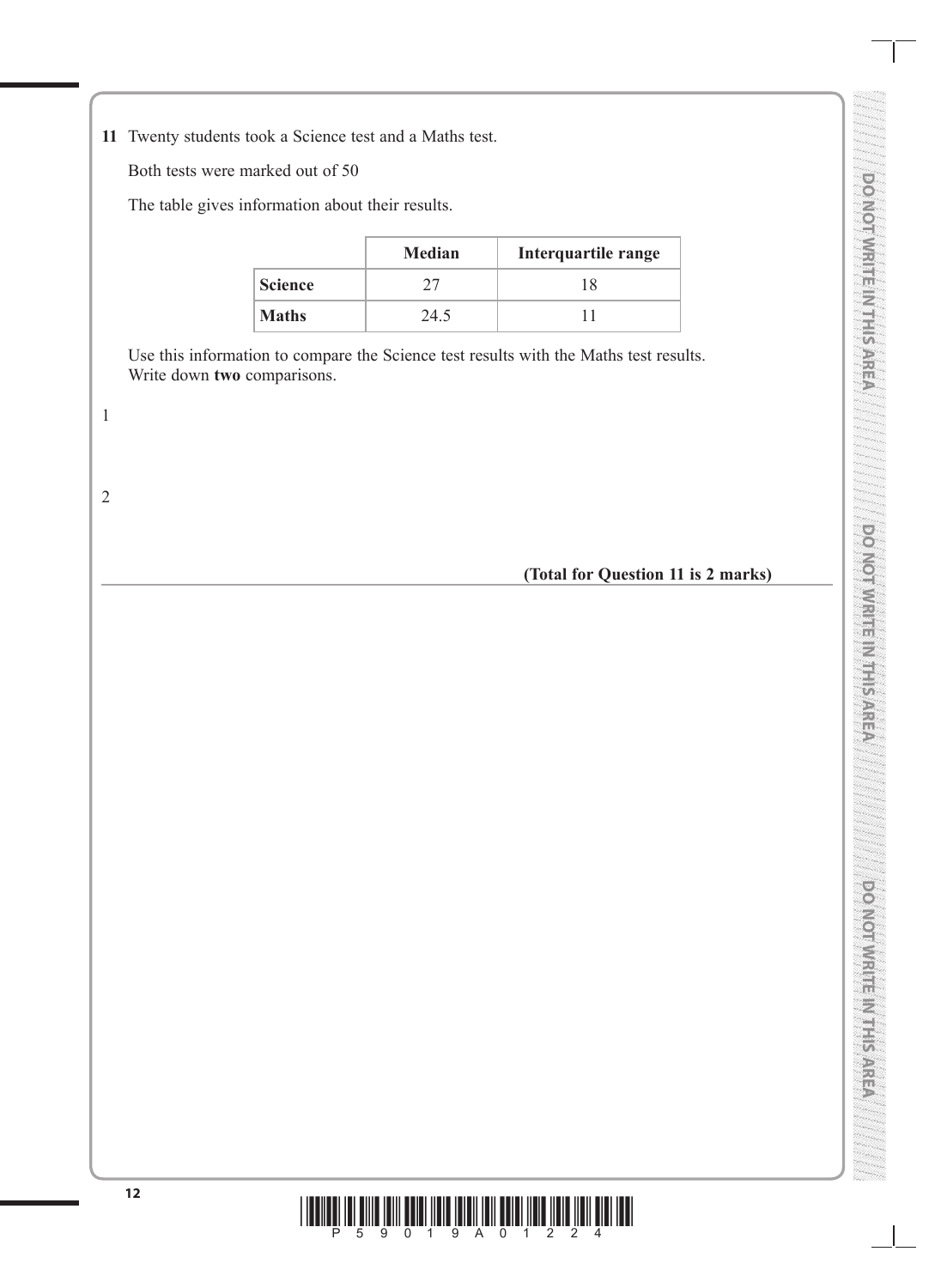# **DO NOT WRITE IN THIS AREA**

**12** (a) Simplify  $n^0$ 

(b) Simplify  $(3x^2y^5)^3$ 

(c) Factorise fully  $2e^2 - 18$ 

(d) Make *r* the subject of 
$$
m = \sqrt{\frac{6a + r}{5r}}
$$

**(Total for Question 12 is 9 marks)**



**(4)**

**(1)**

**(2)**

**(2)**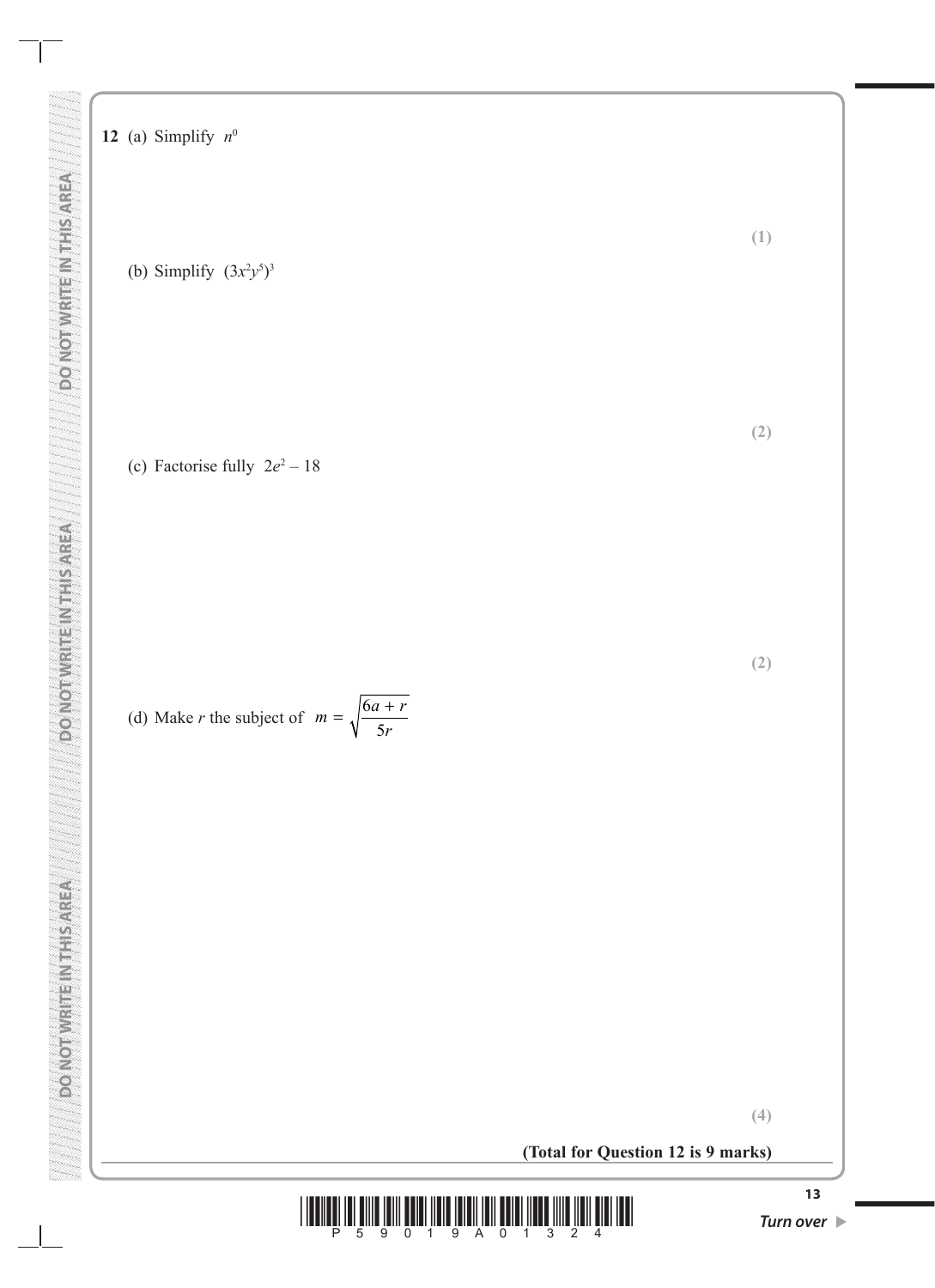**13** The frequency table gives information about the numbers of mice in some nests.

| Number of mice | Frequency     |
|----------------|---------------|
|                |               |
|                | 13            |
|                | 16            |
|                | $\mathcal{X}$ |
|                |               |

The mean number of mice in a nest is 7

Work out the value of *x*.



**DO NOT WRITE IN THIS AREA** 

**DO NOT WRITEIN THIS AREA** 

**DO NOT WRITE IN THIS AREA**

**DO NOT MAIN THE MAIN CO** 

**DO NOT WRITE IN THIS AREA**

DO NOTIVISMENTE SARRISA

# **(Total for Question 13 is 4 marks)**

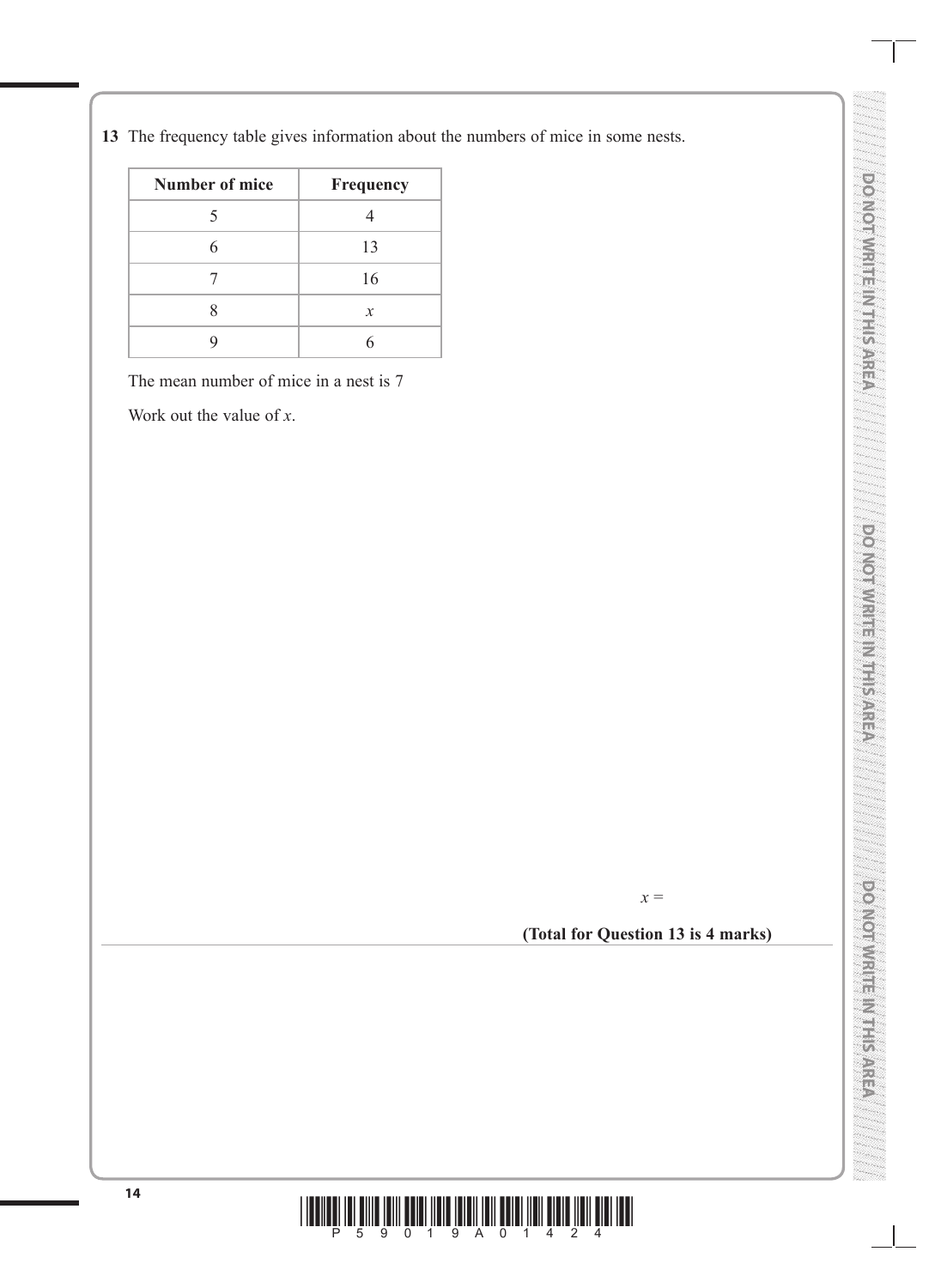

**(3)**

**(Total for Question 14 is 5 marks)**

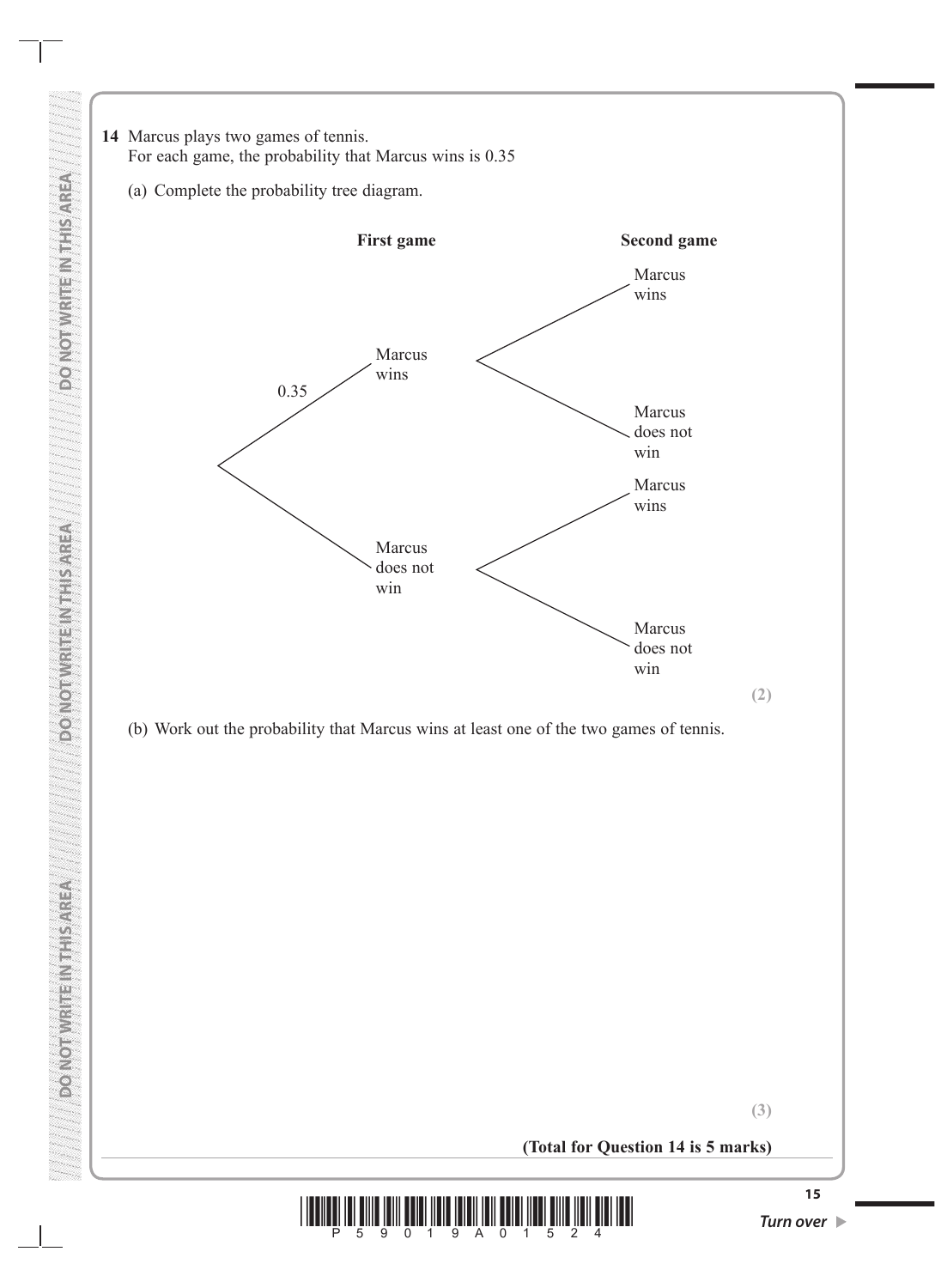**15** The diagram shows a trapezium.



All measurements shown on the diagram are in centimetres.

The area of the trapezium is 133 cm<sup>2</sup>

(a) Show that  $8x^2 - 6x - 275 = 0$ 

(b) Find the value of *x*. Show your working clearly.

**DO NOT WRITE IN THIS AREA**

**DO NOTIVISTIBILITY REPAREA** 

**(3)**

### **(Total for Question 15 is 6 marks)**

*x* =

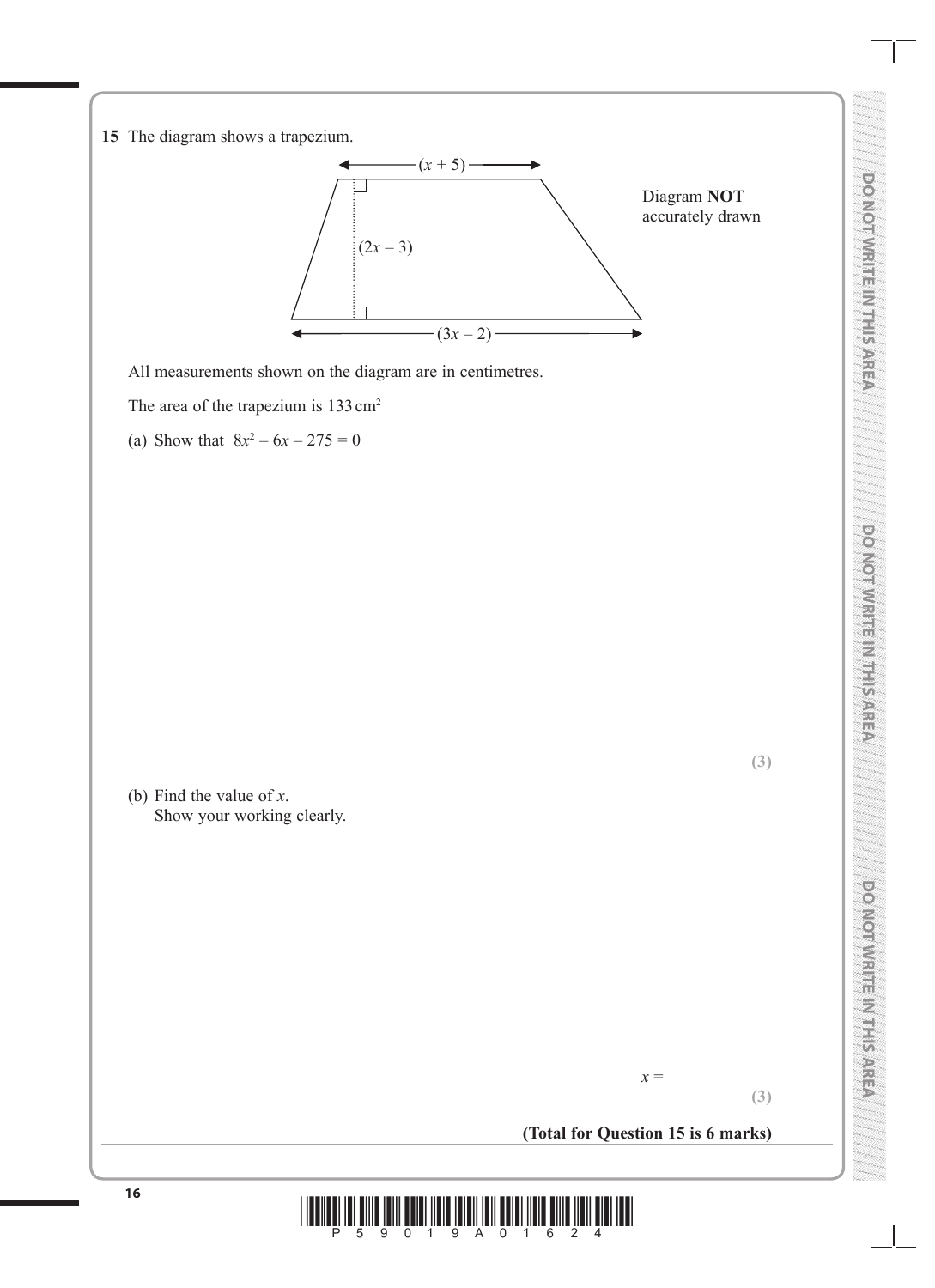**16** The diagram shows two mathematically similar vases, **A** and **B**.



**A** has a volume of 405cm3 **B** has a volume of 960 cm<sup>3</sup>

**B** has a surface area of  $928 \text{ cm}^2$ 

Work out the surface area of **A**.

**DO NOT WRITE IN THIS AREA DO NOT WRITE IN THIS AREA DO NOT WRITE IN THIS AREA**

**DONOFURER VERTICAL** 

**PONOTWRITEINT ISAREA** 

**VERVISITING INTERNATION OF** 

cm2

**(Total for Question 16 is 3 marks)**

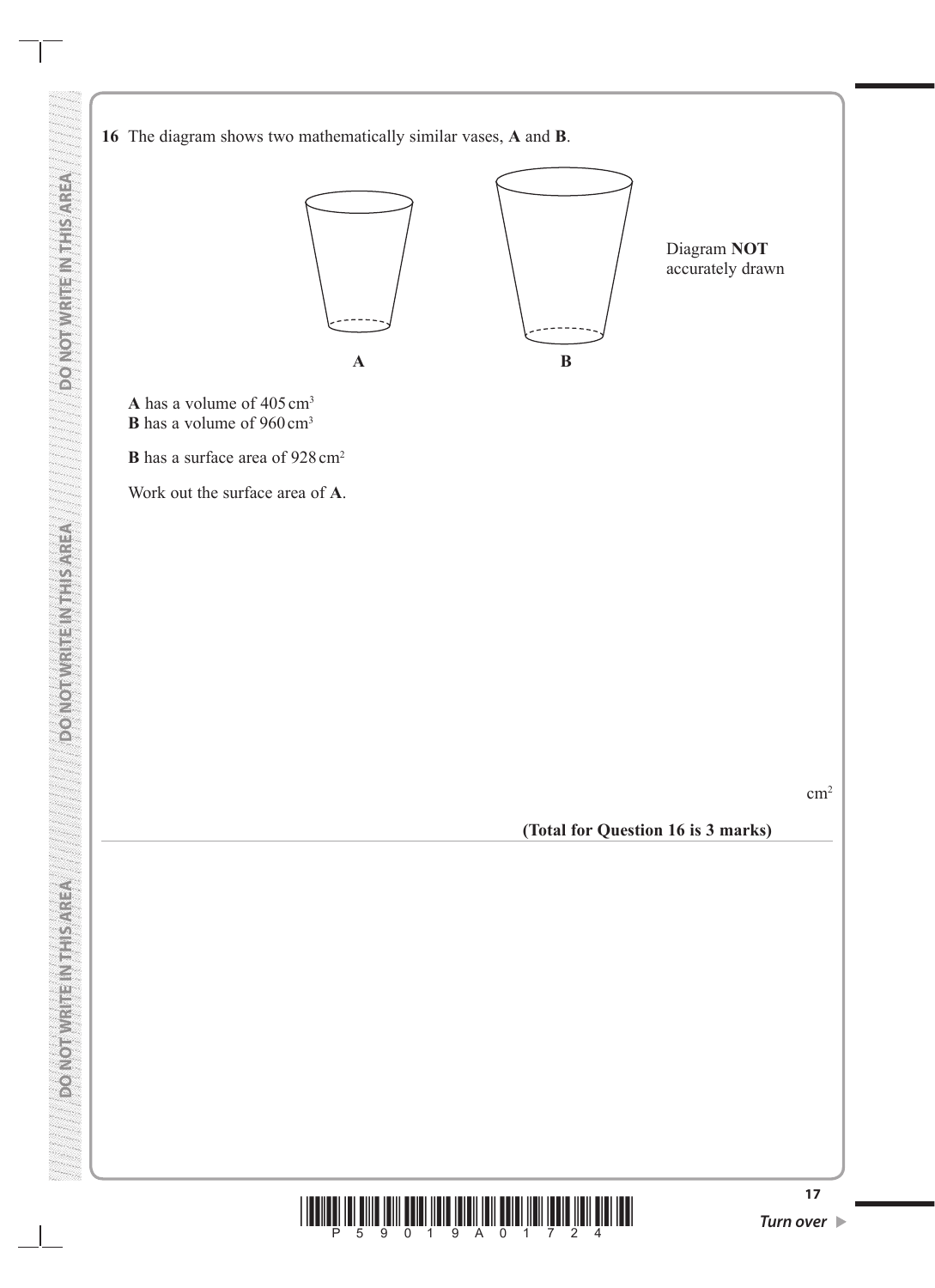- **17** f is the function such that  $f(x) = 4 3x$ 
	- (a) Work out f(5)

**(1)**

**(1)**

**DO NOT WRITE IN THIS AREA** 

**DO NOTIVISITE IN THIS AREA** 

**DO NOT WRITE IN THIS AREA**

**DO NOT WRITE IN MERARES** 

**DO NOT WRITE IN THIS AREA**

**DOMOTIVE ASSESSMENT** 

- g is the function such that  $g(x) = \frac{1}{1 2x}$  $1 - 2$
- (b) Find the value of *x* that cannot be included in any domain of g

(c) Work out fg $(-1.5)$ 

**(2)**

# **(Total for Question 17 is 4 marks)**

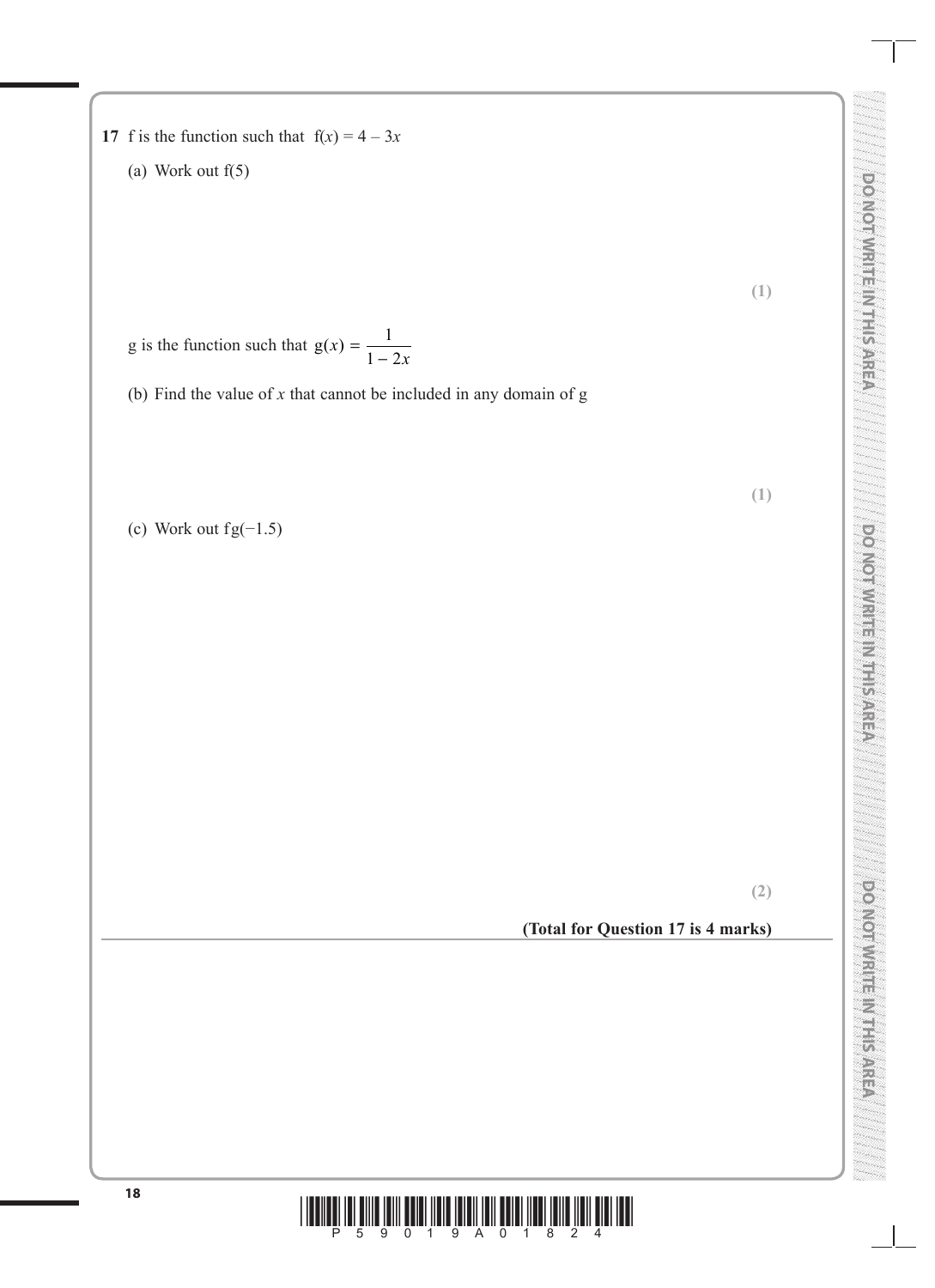$$
18 \quad P = \frac{a}{m - x}
$$

**VERWSITT NEWSWATCN OG** 

**ACTIVITY AND INTERNATIONAL CONTROL** 

 $x = 8$  correct to 1 significant figure  $a = 4.6$  correct to 2 significant figures  $m = 20$  correct to the nearest 10

Calculate the lower bound of *P*. Show your working clearly.

**(Total for Question 18 is 4 marks)**

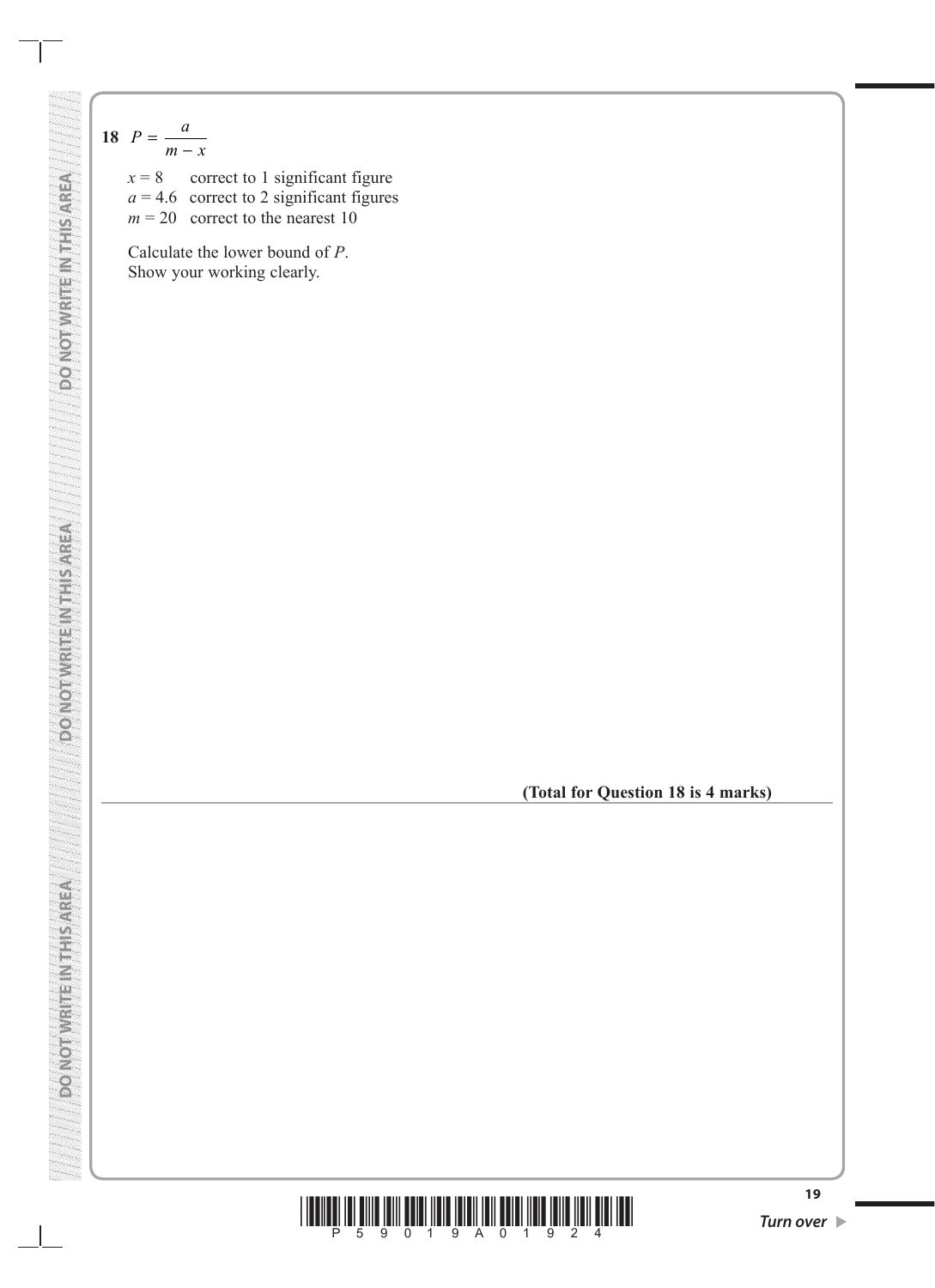**19** The histogram shows information about the numbers of minutes some people waited to be served at a Post Office.



Work out an estimate for the proportion of these people who waited longer than 20 minutes to be served.

**(Total for Question 19 is 3 marks)**

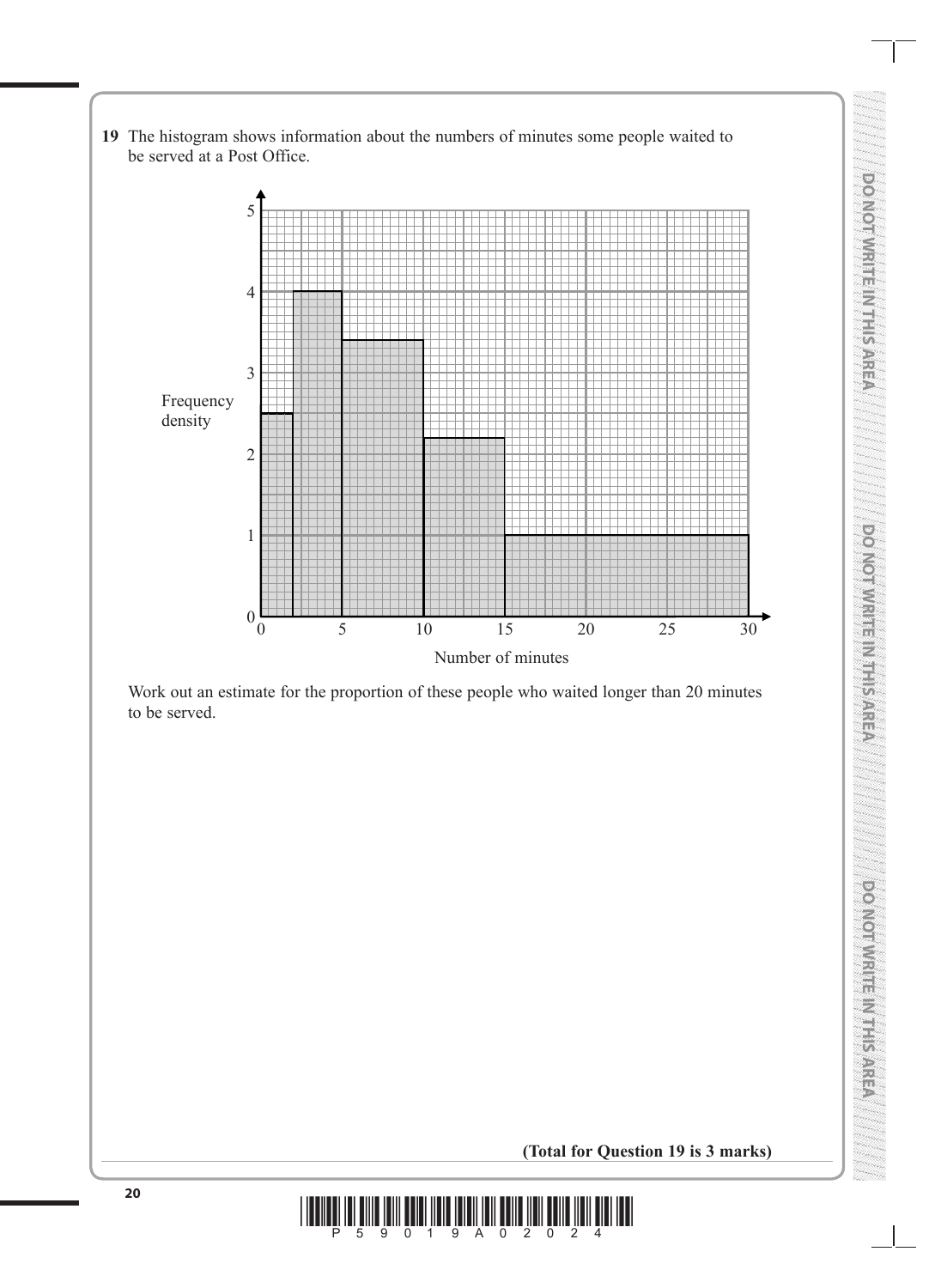

*A*, *B*, *C* and *D* are points on a circle. *PCQ* is a tangent to the circle.  $AB = CB$ .

Angle  $BCQ = x^{\circ}$ 

Prove that angle  $CDA = 2x^{\circ}$ Give reasons for each stage in your working.

**(Total for Question 20 is 5 marks)**



**ABRISHEIN TEILRING OG** 

**20**

**DONOIN**ICI III NIE SALEM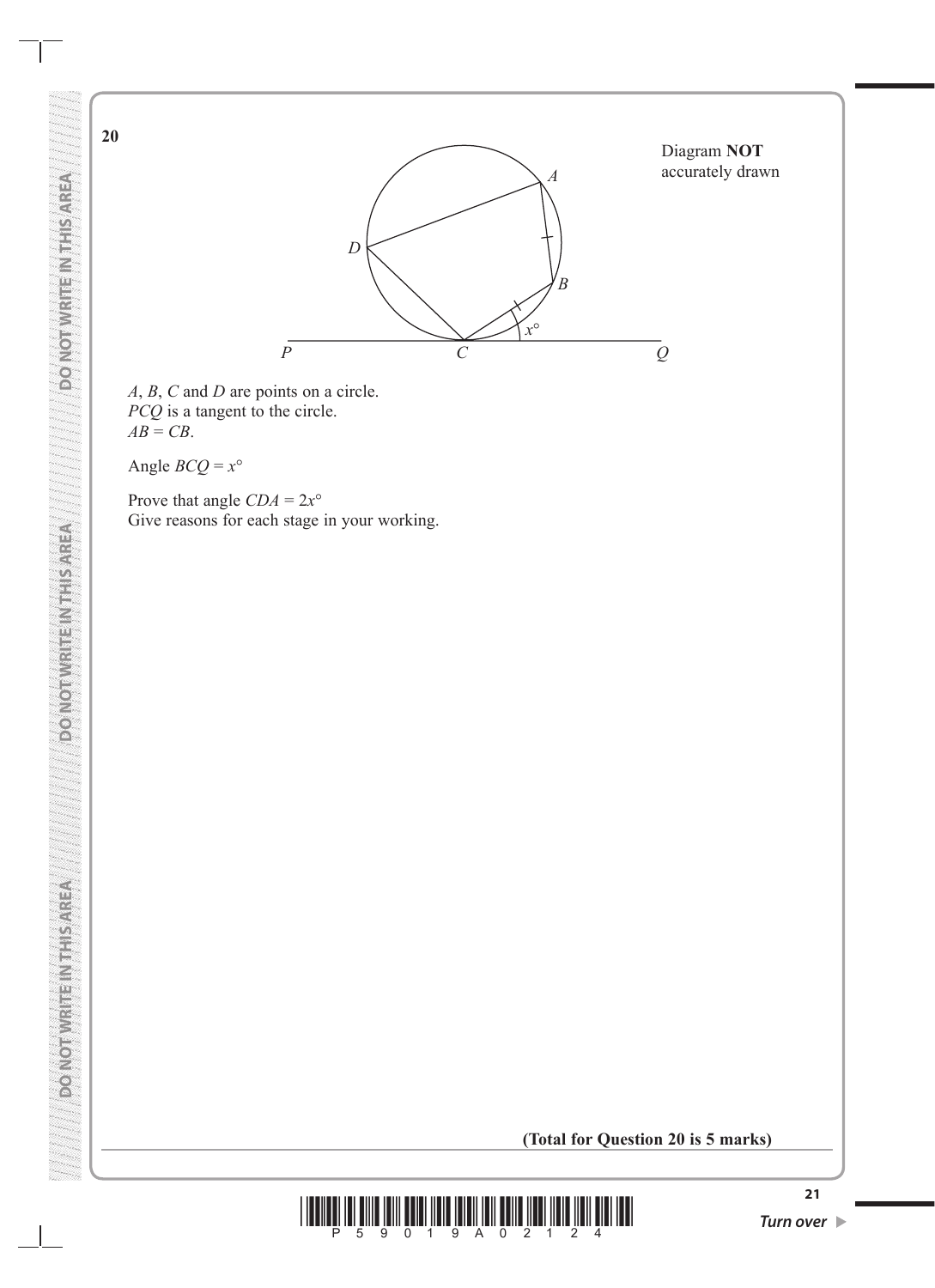**DO NOT WRITE IN THIS AREA**

**VENYSHIMEIRMULONOQ** 

**L** is perpendicular to **M**.

Work out the value of *k*.

**(Total for Question 21 is 4 marks)**

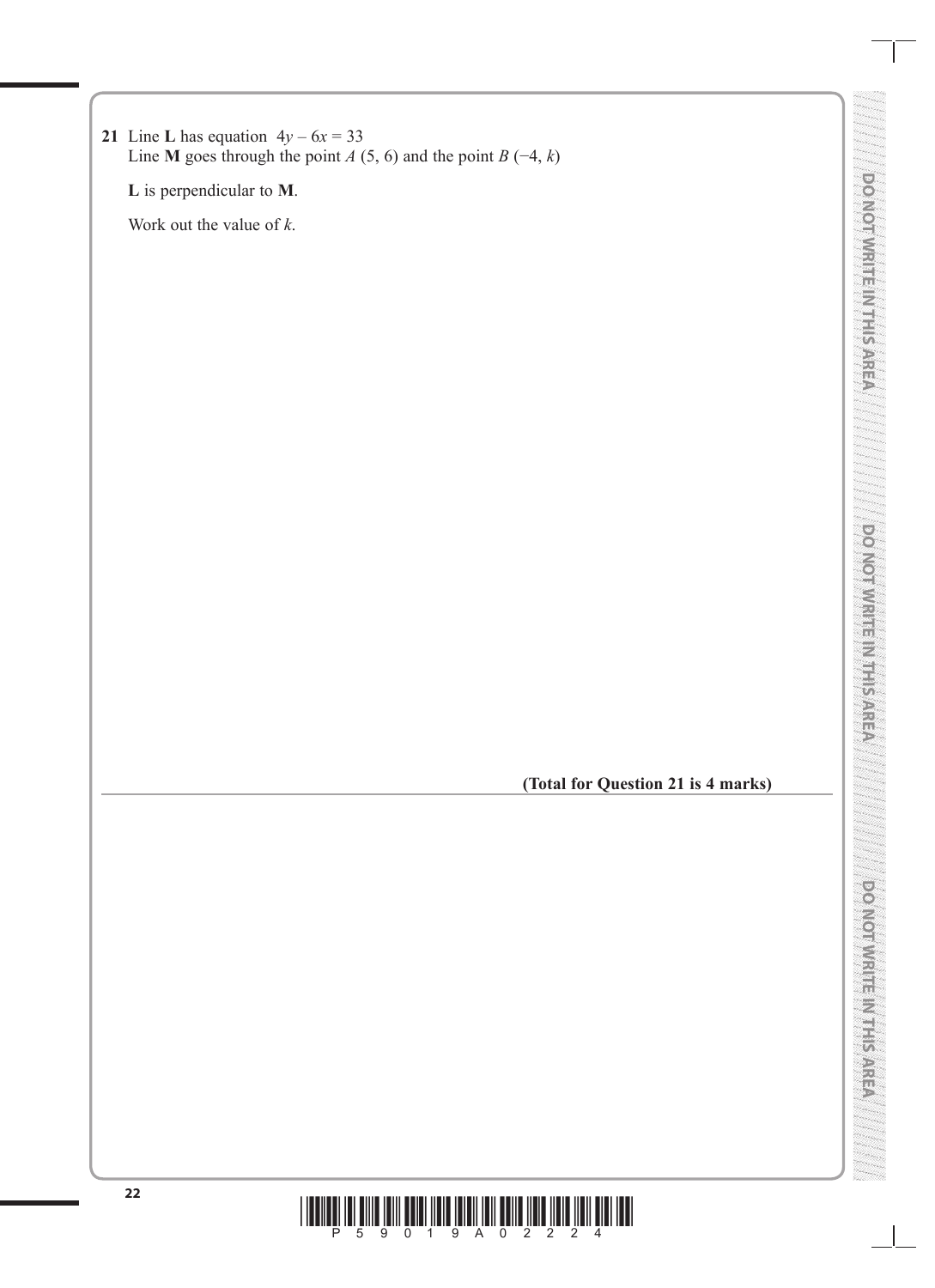**22** The diagram shows a cone.



*AB* is a diameter of the cone. *V* is the vertex of the cone.

Given that

**DO NOT WRITE IN THIS AREA DO NOT WRITE IN THIS AREA DO NOT WRITE IN THIS AREA**

**DOUGLASS AND SEARCH DESCRIPTION** 

**VERVICE METRINISMON OF** 

**VERWSIFIEL VIENS WHOM OG** 

the area of the base of the cone : the total surface area of the cone = 3 : 8

work out the size of angle *AVB*. Give your answer correct to 1 decimal place.

### **(Total for Question 22 is 6 marks)**



 $\circ$